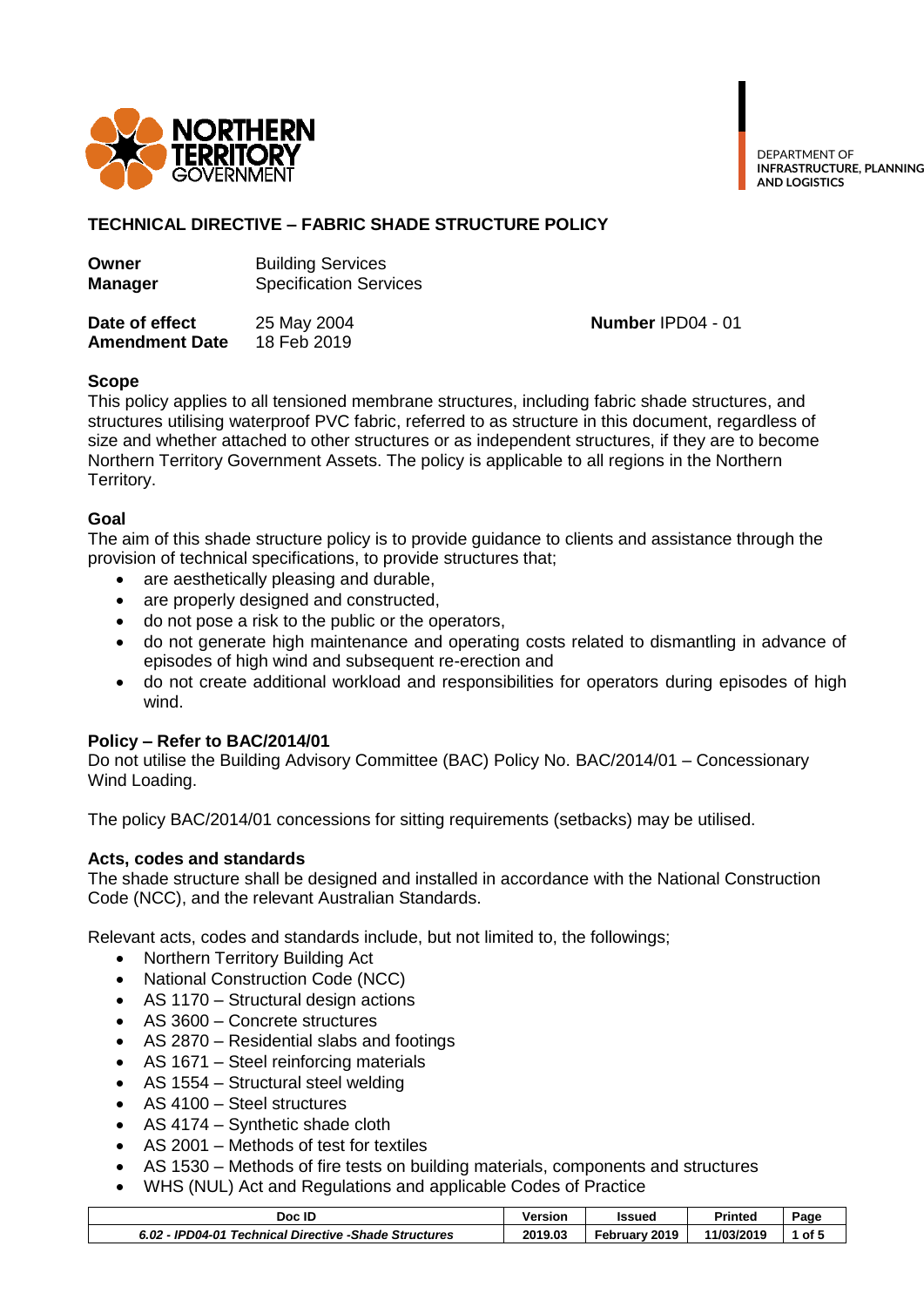| <b>Definitions</b>       |                                                                                                                                                                                                                                                                                                                       |
|--------------------------|-----------------------------------------------------------------------------------------------------------------------------------------------------------------------------------------------------------------------------------------------------------------------------------------------------------------------|
| Class 10a Building       | As defined in the Building Code of Australia. This is a non-habitable<br>building not falling into any other building class.                                                                                                                                                                                          |
| Cyclonic region          | Regions B, C, and D as defined in AS 1170.2                                                                                                                                                                                                                                                                           |
| Design ultimate strength | The upper or lower bound of strength that has less than 5%<br>probability of being exceeded.                                                                                                                                                                                                                          |
| Membrane                 | A thin and flexible sheet of fabric material                                                                                                                                                                                                                                                                          |
| Non-cyclonic region      | Wind region A4 defined in AS 1170.2                                                                                                                                                                                                                                                                                   |
| Shade cloth fabric       | A knitted fabric designed for external use with a weave designed to<br>provide a specified amount of shade.                                                                                                                                                                                                           |
| Waterproof PVC fabric    | The fabric is a composite of a woven polyester yarn coated on both<br>sides with PVC (Poly Vinyl Chloride). The PVC provides a protective<br>weather barrier surrounding the polyester yarns.                                                                                                                         |
| Shade structure          | A tensioned membrane structure having the primary purpose of<br>providing shade to an area of ground.                                                                                                                                                                                                                 |
| Tensioned membrane       | A thin cloth or sheet that is held in a predetermined 2- or 3-<br>dimensional shape, under permanent tension. The shape and the<br>tension are interrelated and designed to safely carry the applied<br>loads (such as wind) in a predictable manner.                                                                 |
|                          | Tensioned membrane structure The total structure comprising the tensioned membrane(s),<br>supporting structures, rigging, foundations, footings, and existing<br>structures to which they are attached.                                                                                                               |
| Useful life              | The earliest estimated age of the membrane at which it can no<br>longer carry its design ultimate loads.                                                                                                                                                                                                              |
| Weak link                | A connection assembly having a reliably known strength and<br>identified by permanent marking. The estimation of strength shall<br>take into consideration all applicable joint eccentricities under all<br>conditions of loading, wear and tear, structural details and<br>weaknesses, and possible load directions. |

# **Background**

In recent times shade structures have evolved from small triangles of shade cloth over back yard swimming pools to major structures of considerable size for commercial and institutional applications. Previous structural failures and potential problems in larger shade structures have highlighted the need for this Department to develop a design policy and standard specification for shade structures. The Building Code of Australia (BCA) does not treat shade structures differently from conventional buildings and various jurisdictions provide directives on particular requirements for shade structures in their areas.

Despite popular opinion, tensioned membrane structures can be successfully designed for cyclonic region winds and severe storm incidences and can be designed and constructed to last and be maintenance free for a substantial time.

They are highly complex and uncertain engineering structures that can require a great deal of time, knowledge and experience to design and construct successfully. They often generate significantly higher forces than conventional buildings comprised of alternative solid roof structures.

The cost of a structure is not directly proportional to the design wind velocity and the corresponding wind force. Increasing the design wind force requires a proportionally much smaller project cost increase although sometimes it will be found economical to alter the form of the structure to better carry the forces.

| Doc ID                                                 | Versior | Issued           | <b>Printed</b> | Page   |
|--------------------------------------------------------|---------|------------------|----------------|--------|
| 6.02 - IPD04-01 Technical Directive - Shade Structures | 2019.03 | 2019<br>Februarv | 11/03/2019     | $2$ of |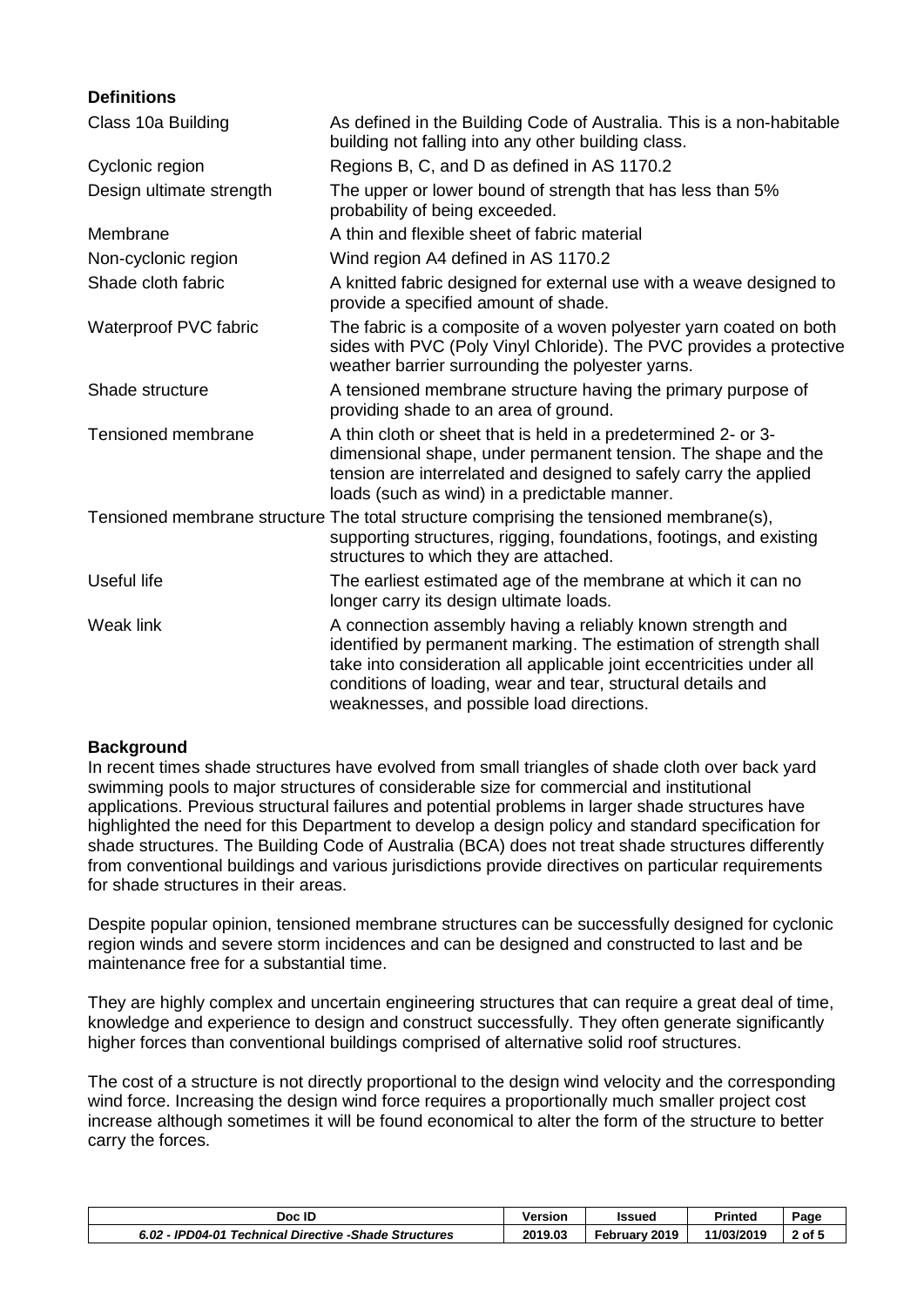### **Design requirements**

Design structures to the following parameters:

Design and construct tensioned membrane structures in the same manner and for the same wind and other loads as conventional structures whether the structure requires building approval or not.

Design and construct the structure and rigging of all tensioned membrane structures for the same nominal useful life as conventional structures. Do not treat the structures as temporary unless they are definitely going to be demolished and disposed of at a pre-determined date in the short term future of less than one year and not including the cyclone period in cyclonic regions.

Design and construct the structure so that the useful life, routine maintenance costs and the membrane replacement frequency and cost during the life cycle of the structure is comparable to that of a conventional structure.

The design, fabrication and erection of tensioned membrane structures are highly specialised activities. For the design use Northern Territory registered engineers who can provide a Section 40 Certificate of Compliance for the design. For the fabrication and erection utilise suitably experienced people with a demonstrated knowledge in this field.

Do not design the structures to allow for the detachment and storage of the membranes in advance of severe storms or cyclones.

Do not use weak links as justification for using a lower design wind velocity.

#### **Removal of shade fabric in the event of a severe storm or cyclone**

All but the smallest shade structures require building certification under the Northern Territory Building Act of 1993 and concessions offered from the Building Services Advisory Branch in their Shade Structure Policy have in many instances been misinterpreted.

The removal of shade fabric from large structures prior to cyclonic wind action is not feasible for several reasons. The staff at institutional centres have other duties to perform during a cyclone warning period and generally they would not have the ability or resources to dismantle large areas of shade fabric. Also the attempted removal of shade fabric in winds above 10 knots (17.5 Km/h) is considered dangerous through flogging of dis-connected cables.

Tensioned membrane structures often require special equipment and procedures to dismantle and the membranes are frequently very heavy and often cannot be safely manhandled.

#### **Building certification**

The shade structures must be designed in accordance with the Building Act 1993, the Building Code of Australia, the relevant Australian Standards, and require building certification as for other structures.

Although small, free standing shade structures with membrane area of 30 square metres or less are exempt from building approval this Department requires that they comply with the structural requirements of this policy.

#### **Structural design**

Design tensioned membrane structures in accordance with the Australian Standard wind loading code AS/NZS 1170.2

Do not use the apparent design wind velocities and pressure coefficients implied in BAC Policy No 2014/01.

Use the values in the **Table – Regional design wind speeds.**

| Doc ID                                                 | Versior | Issued           | <b>Printed</b> | Page |
|--------------------------------------------------------|---------|------------------|----------------|------|
| 6.02 - IPD04-01 Technical Directive - Shade Structures | 2019.03 | 2019<br>Februarv | 11/03/2019     |      |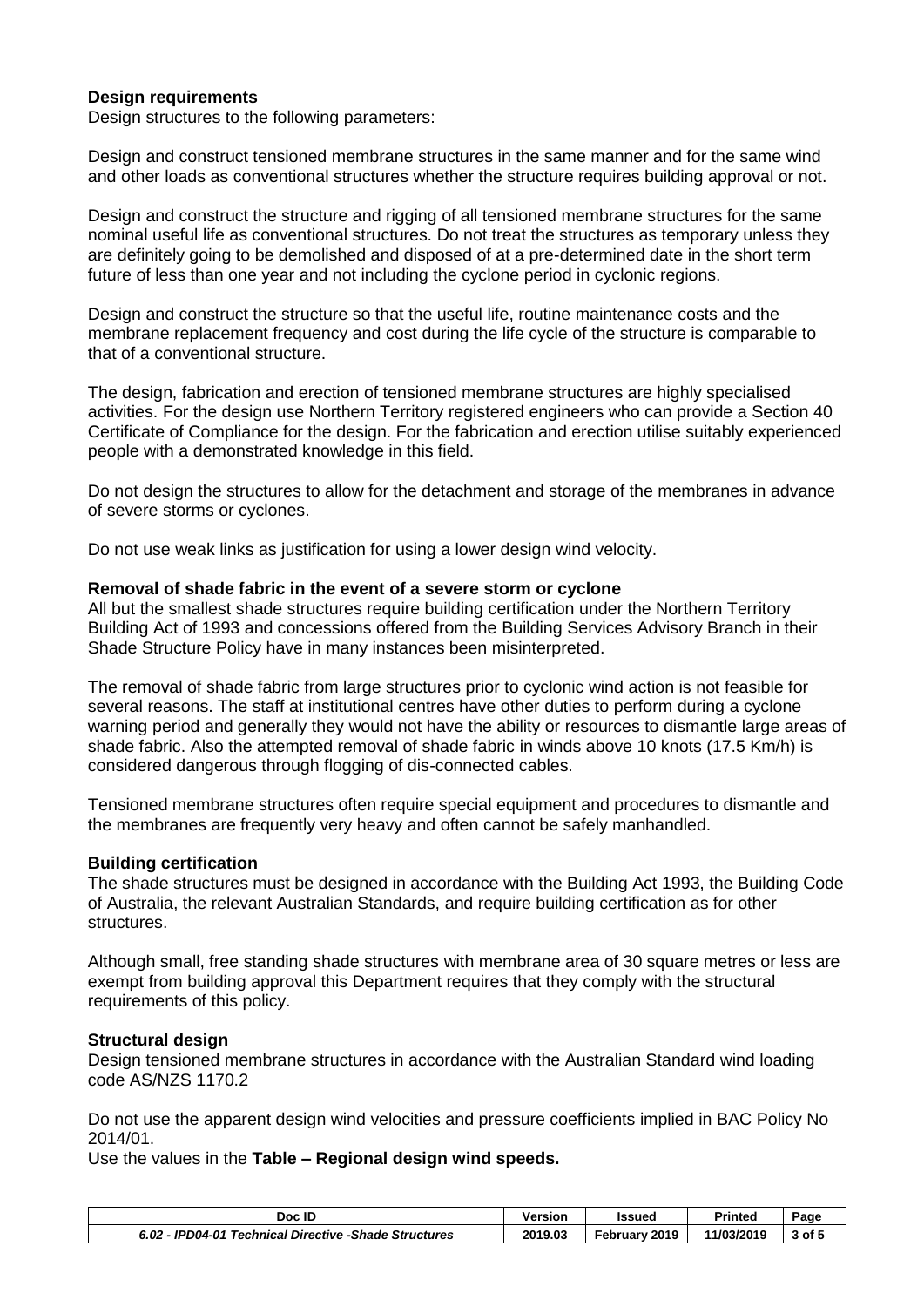| Table - Regional design wind speeds         |                                                      |                                                                  |    |                                |  |  |
|---------------------------------------------|------------------------------------------------------|------------------------------------------------------------------|----|--------------------------------|--|--|
| <b>Average Recurrence</b><br>Interval (ARI) | <b>Application</b>                                   | <b>Region B</b><br><b>Region C</b><br>$(V_R)$ m/s<br>$(V_R)$ m/s |    | <b>Region A</b><br>$(V_R)$ m/s |  |  |
| $R = 200$ years                             | Schools, NTG facilities,<br><b>Public Structures</b> | 64                                                               | 52 | 43                             |  |  |

Designers must ascertain the behaviour of the structure and determine the appropriate range of lift and drag wind pressure coefficients and apply them in conjunction with the design ultimate limit state wind velocities.

Designers should consider all possible or likely construction or dismantling sequences in the structural design.

Existing or new buildings that are used to support shade structures must be checked and be able to withstand the additional loading imposed on them.

# **Use of weak Links**

Do not use weak links as justification for using a lower design wind velocity. Only use weak links where the appropriate pressure coefficients are very uncertain due to the complexity of the structure, in the absence of published pressure data, or if there is of uncertainty about the nature of the structure's behaviour. In such situations, the most pessimistic estimate of the strength of the weak link shall exceed the estimated ultimate load. Also, the most optimistic estimate of the strength of the weak link shall be less than the most pessimistic estimate of the strength of all objects to which the weak links are connected.

### **Protective coating to steelwork**

All steelwork shall be hot-dip galvanised, or otherwise primed, and painted, prime to be 75 microns inorganic zinc silicate (after blast cleaning to a class 2.5 finish).

All structural bolts, nuts, washers, turnbuckles and shackles are to be hot-dip galvanised or be of 316 stainless steel.

All steel components fixed to, or cast-in to, concrete must be hot-dip galvanised or be of 316 stainless steel.

Bases of all columns shall be coated with "Epireze 215", extended from 100 mm above to 100 mm below slab surface. Where concrete collar is used extend coating to 100 mm above collar finished surface.

Bases of all columns surrounded by natural ground shall be encased with a reinforced concrete collar with top surface sloping away from the column and finishing not less than 100 mm above natural ground level. Concrete grade and cover to steel reinforcement in collar to be in accordance with AS 3600.

| Doc ID                                                | Version | Issued        | <b>Printed</b> | Page   |
|-------------------------------------------------------|---------|---------------|----------------|--------|
| 6.02 - IPD04-01 Technical Directive -Shade Structures | 2019.03 | February 2019 | 11/03/2019     | 4 of ! |